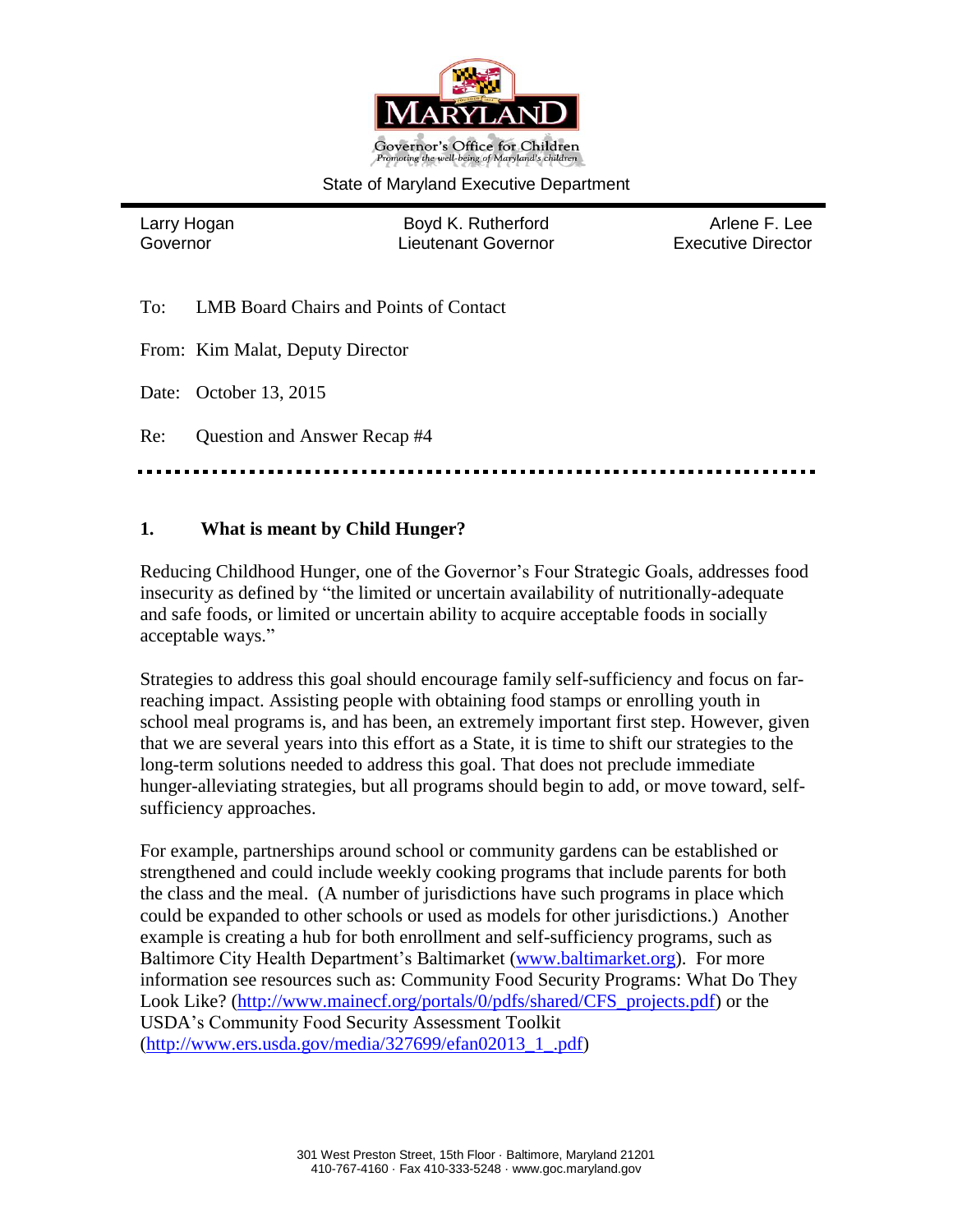#### **2. If an after-school program is providing a meal, does that address childhood hunger?**

Again, a meal is a very important first step, but initiatives that address childhood hunger should begin to focus on transformation, not transactions. Provision of a single meal is a transaction that results in no long-term impact for that child or family in addressing food insecurity. Program models that assist a family by teaching them how to access resources, develop skills to produce and/or secure their own food, and provide educational information on nutritionally-adequate and safe foods allows for transformation in meeting the ongoing needs of the family impacted by hunger. Any activity for Reducing Childhood Hunger should direct nearly all of its program activities toward the goal of reducing food insecurity.

Assuming that the community plan shows this as a critical need and the plan demonstrates that the program addresses a gap in resources in the county, an out-ofschool time program that has almost 100% enrollment eligible for FARMs and program activities that address an aspect of food insecurity and/or family self-sufficiency (there is a daily activity related to a garden, cooking class, farmer's market, budgeting and shopping, etc.) would be eligible under this goal. If this is an out-of-school time program open to all students regardless of FARMs eligibility that provides a meal while the program is focused on non-food security activities (such as homework or sports activities), the program would not be eligible for funding simply through the provision of a meal.

## **3. When looking at Reduce Youth Homelessness, can the youth be living with their parents who are also homeless?**

Please refer to the definitions associated with "Governor Hogan's Four Strategic Goals" in the PowerPoint presentation from September 10, 2015, *Looking Ahead: FY16-FY19.* The definition of youth homelessness excludes parental/guardian involvement, unless the youth is under age 24 and is the parent.

## **4. What about a Wrap-around program that wraps the child of an incarcerated parent, the caregiver/parent and the incarcerated parent in services?**

Yes, this is eligible for funding under the Strategic Goals. Project SEEK, out of Michigan, is an example of a program model that addresses this target population. For more information on this or other program examples, explore The National Resource Center on Children and Families of the Incarcerated at https://nrccfi.camden.rutgers.edu/.

### **5. Could Children's Cabinet Funds be utilized to address the needs of children of incarcerated parents who are part of a larger crossover youth initiative (i.e. youth in DJS and DSS)?**

Yes, such a plan may be acceptable, but the initiative must primarily target the children of incarcerated parents within the crossover population, or the population of crossover youth must be nearly 100% children of the incarcerated. In either case, the need for the program must be identified to be a critical need in the community plan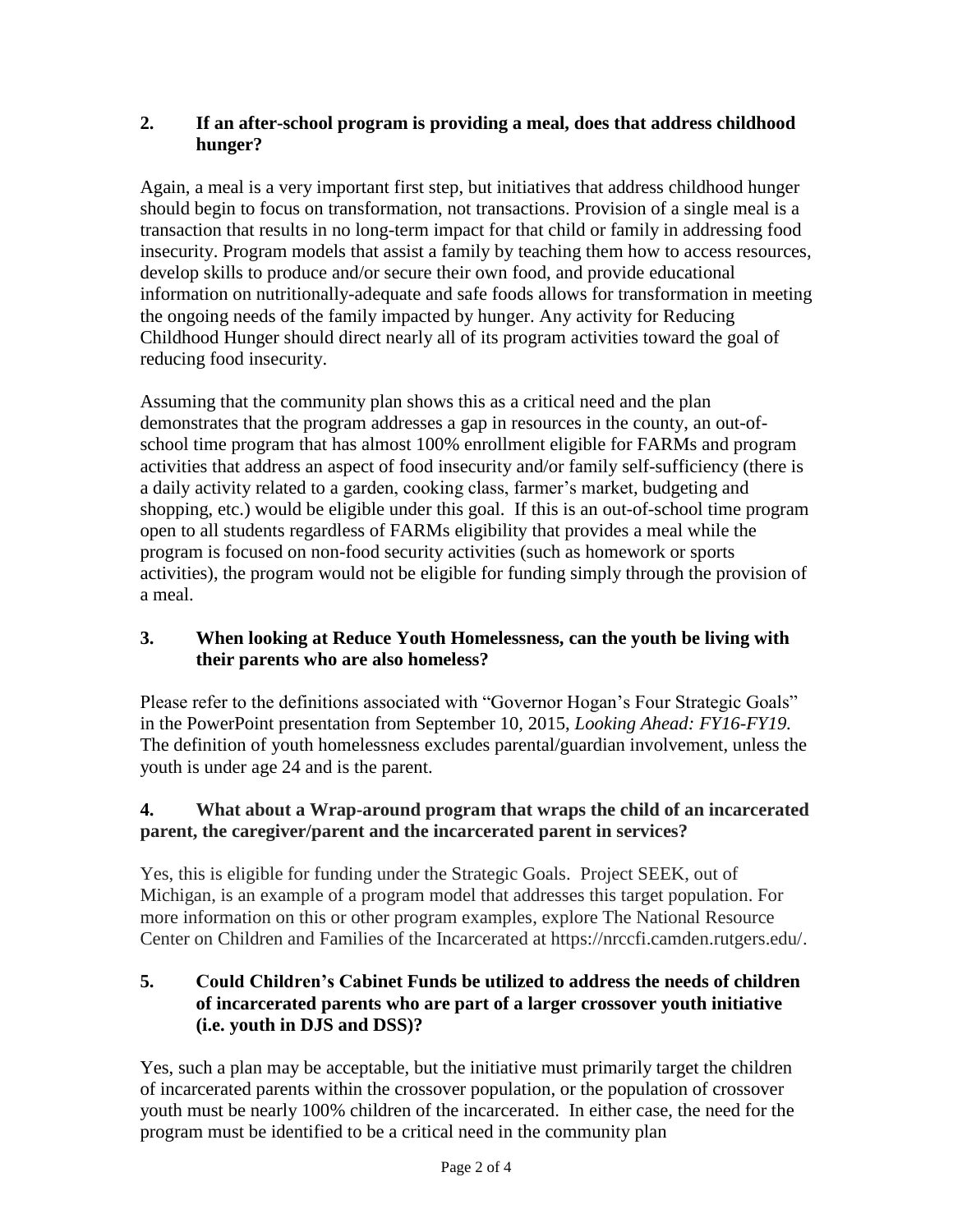**6. If we chose to address "Reduce Impact of Incarceration on Children, Family and Communities", can we look at a program that helps the incarcerated parent and/or the child, or is this goal specific to the incarcerated parent only?**

The goal is to reduce the impact on children, families or communities - that is the first priority. Given this scope, there are many different intervention types that could be designed, but any program must be shown to improve outcomes either directly or indirectly for the child. For example, parenting programs in a prison facility or detention center would provide skills to parents directly but, as with all parenting programs, also improve outcomes for their children. Other examples would include book reading programs, where parents are provided books to read to their children during visits or to read on tape to send to their children along with the book. Likewise, interventions that are known to reduce recidivism rates and improve the economic standing of parents, including those that promote educational attainment or workforce development, for example, would also be considered beneficial to the family and community as a whole (where the incarcerated individual is both a parent and involved with his family).

Additionally, interventions that are specifically aimed at children, including mentoring programs, educating schools and community partners that work with children, support groups or other behavioral health interventions specific to this population, or the revision of visitation protocols to make visiting a prison or jail more child-friendly, are also considered acceptable in the pursuit of this goal.

**7. What if the LMB decides that what is needed is someone to serve as the coordinator that links the needed programs (workforce development, housing, child care, soft skills, parenting skills, etc.) to serve pregnant and parenting teens and young adults? Can the coordinator be housed in the LMB?**

Yes, but be cautious about building infrastructure that may not be sustainable. If the LMB members review the community-specific data and services, and conclude that a resource rich area needs someone to link existing programs, that could be a part of a strategy. This could be navigation for a different population than has previously been funded by the CCIF.

# **8. By incarcerated, do you mean currently or formerly?**

Both. As indicated in Answer #3, please refer to the definitions associated with "Governor Hogan's Four Strategic Goals" in the PowerPoint presentation from September 10, 2015, *Looking Ahead: FY16-FY19.*

#### **9. Do LMBs have two years to transition programs that do not impact one or more of the Strategic Goals?**

If the community plan demonstrates that those programs currently funded by the Children's Cabinet are critically needed in the jurisdiction, the LMB will be allowed time